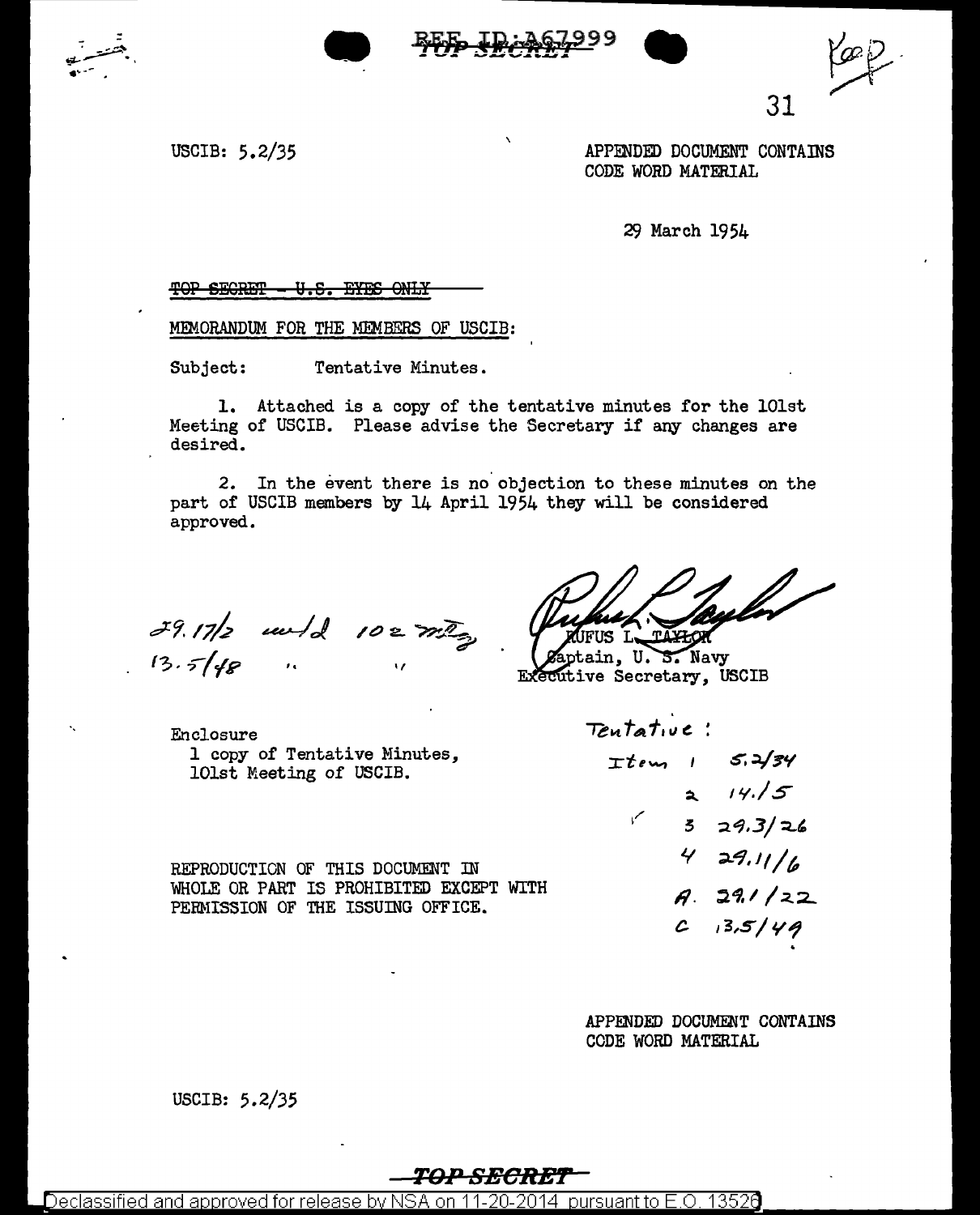



١.

CONFIDENTIAL - U.S. EYES ONLY

## ONE HUNDRED FIRST MEETING

# OF THE

### UNITED STATES COMMUNICATIONS INTELLIGENCE BOARD

### Mr. Allen W. Dulles, Chairman

PRESENT:

| <b>DEFENSE:</b>      | General G. B. Erskine, USMC (Ret.)         |
|----------------------|--------------------------------------------|
| STATE:               | Mr. W. P. Armstrong. Jr.                   |
| NSA:                 | Lt. General R. J. Canine, USA              |
| FBI:                 | Mr. V. P. Keay<br>(for Mr. L. V. Boardman) |
| <b>CIA:</b>          | Mr. H. D. Sheldon                          |
| ARMY:                | Major General A. G. Trudeau                |
| <b>NAVY:</b>         | RADM C. F. Espe                            |
| AIR FORCE:           | Major General J. A. Samford                |
| EXECUTIVE SECRETARY: | Captain R. L. Taylor, USN                  |
| SECRETARIAT:         | Mr. H. D. Jones<br>Mrs. D. O. Tucker       |
| הזורה התמת ו         |                                            |

ALSO PRESENT:

| <b>DEFENSE:</b><br><b>Service Control</b> | Mr. R. V. Zander                                                                                                              |
|-------------------------------------------|-------------------------------------------------------------------------------------------------------------------------------|
| STATE:                                    | Mr. T. A. Polyzoides                                                                                                          |
| NSA:                                      | Brigadier General J. B. Ackerman, USAF<br>Capt. D. M. Agnew, USN<br>Mr. W. F. Friedman<br>Mr. F. C. Austin<br>Mr. Howard Bond |

**CONFIDENTIAL**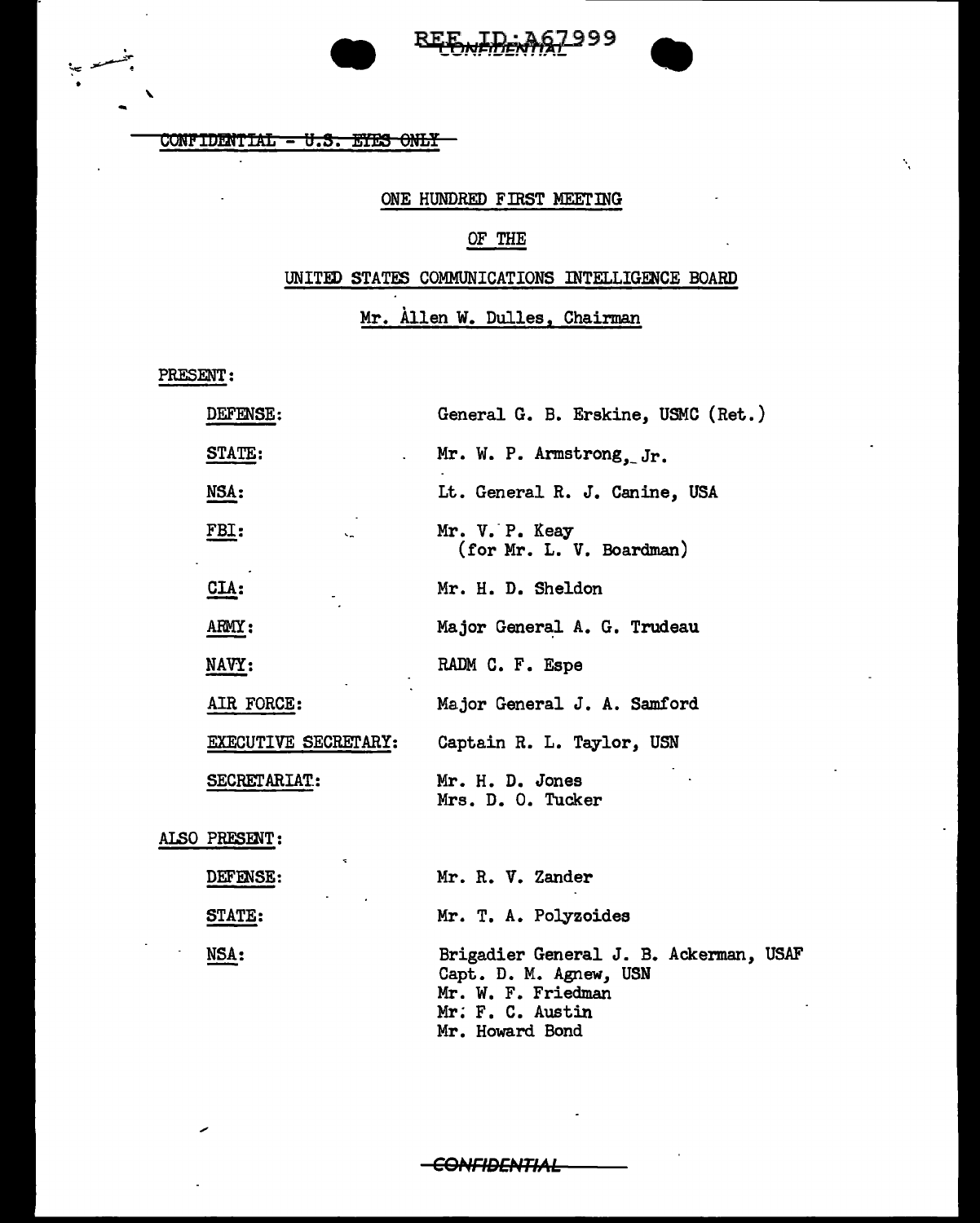| <b>CONFIDENTIAL</b><br>ᡡᠣᠷ | <b>OGA</b>                                                                                        |
|----------------------------|---------------------------------------------------------------------------------------------------|
| CIA:                       | Mr. W. H. Wheeler                                                                                 |
| ARMY:                      | Major General H. Reichelderfer<br>Colonel T. Larner<br>Lt. Colonel G. C. Long<br>Mr. J. F. O'Gara |
| NAVY:                      | Captain W. M. McCormick                                                                           |
| AIR FORCE:                 | Colonel C. M. Townsend<br>Major H. J. Thompson                                                    |

99

The One Hundred First Meeting of the United States Communications<br>Intelligence Board was held in the Projection Room, Administration<br>Building, Central Intelligence Agency, at 1430, on Friday, 12 March 1954.

 $\overline{a}$ 

#### <del>CONFIDENTIAL</del>